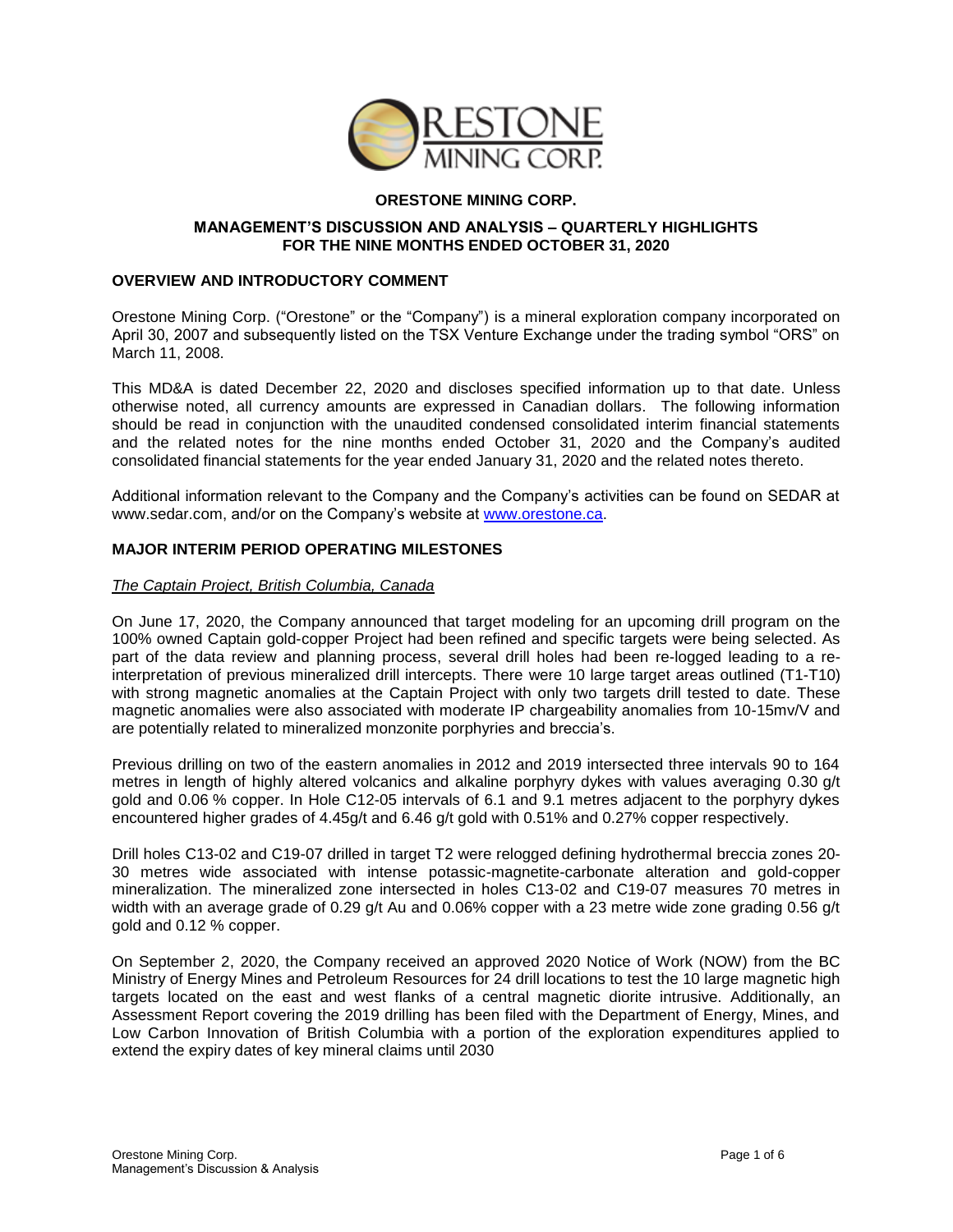

On November 6, 2020, the Company announced that it had selected the drill contractor and on November 15, 2020, the Company started a drilling program on its Captain Project.

The drill program budgeted at \$300,000 was designed to test two large target areas, T4 and T9 with up to 1,000 metres of drilling in three holes. Target T9 on the western flank of the central diorite intrusion is a magnetic high measuring 1,000 x 3,000 metres and is flanked by prominent linears marked by magnetic lows. Similarly, the T4 magnetic high target on the eastern flank of the central diorite intrusion measures 400 x 700 metres in size and is flanked by linears marked by magnetic lows. In both instances the linears are thought to be related to feeder fault zones resulting in the mineralization within the magnetic highs. These magnetic anomalies are also associated with moderate IP chargeability anomalies from 10- 15mv/V.

At the Captain Project, geophysical surveys defined 10 large target areas (T1-T10) characterized by strong magnetic anomalies of which only two have been drill tested to. The alteration and alkaline intrusives encountered in drilling at the Captain Project are very similar to alteration and mineralization at the Mt. Milligan Mine 30 km to the north. The Mt. Milligan mine hosts 959 million pounds of copper and 2.41 million ounces of gold in a Proven and Probable Mineral Reserve of 191.0Mt grading 0.23% copper and 0.39g/t gold classified as 60% Proven and 40% Probable on a tonnage basis (Centenerra Gold website Dec 18, 2020).

On December 21, 2020, the Company announced that it completed 2020 diamond drilling program on the Captain Property. A total of 942 metres of NQ core drilling were completed in three holes to test for goldcopper porphyry mineralization.

Captain gold-copper project hosts a porphyry system which encompasses a cluster of large targets located 41 kilometres north of Fort St. James and 30 kilometres south of the Mt. Milligan copper-gold mine in north central British Columbia. An additional 15 square kilometres of new mineral claims have been added to the Captain Property which now encompasses 37 sq kms.

The Captain Project features relatively flat terrain, moderate tree cover and an extensive network of logging and Forest Service roads suitable for exploration year around. All permits are in place for 24 drill locations. An Amendment to the Company's approved 2020 Notice of Work ("NOW") from the BC Ministry of Mines and Petroleum Resources has been submitted for 11 new drill hole locations.

The Company implemented a rigorous quality assurance/quality control program to ensure best practices in sampling and analysis of diamond drill core. All assays are performed by Activation Laboratories Ltd. (ActLabs), with sample preparation and analysis carried out in their full-service facility in Kamloops, BC. Sample preparation involves crushing the entire sample to 80% minus 2 mm followed by pulverizing a 250g split to 95% minus 105 µm. Primary analysis for gold is done by fire assay on a 30 gram subsample with an atomic adsorption finish. Additionally, samples are prepared using Aqua Regia partial digestion and analyzed for 38 elements including copper by inductively coupled plasma (ICP). For over-limit values, samples are re-analyzed for gold by fire assay with a gravimetric finish and for copper by Aqua Regia (partial) digestion followed by assay grade ICP.

# *Resguardo Property, Atacama District, Chile*

On August 27, 2020, the Company announced results from the 1,100-metre reverse circulation (RC) drill program at the Resguardo Property. The drill program tested the two large exploration targets outlined on the property to date but failed to locate the source of the copper-gold mineralization mined in historic workings.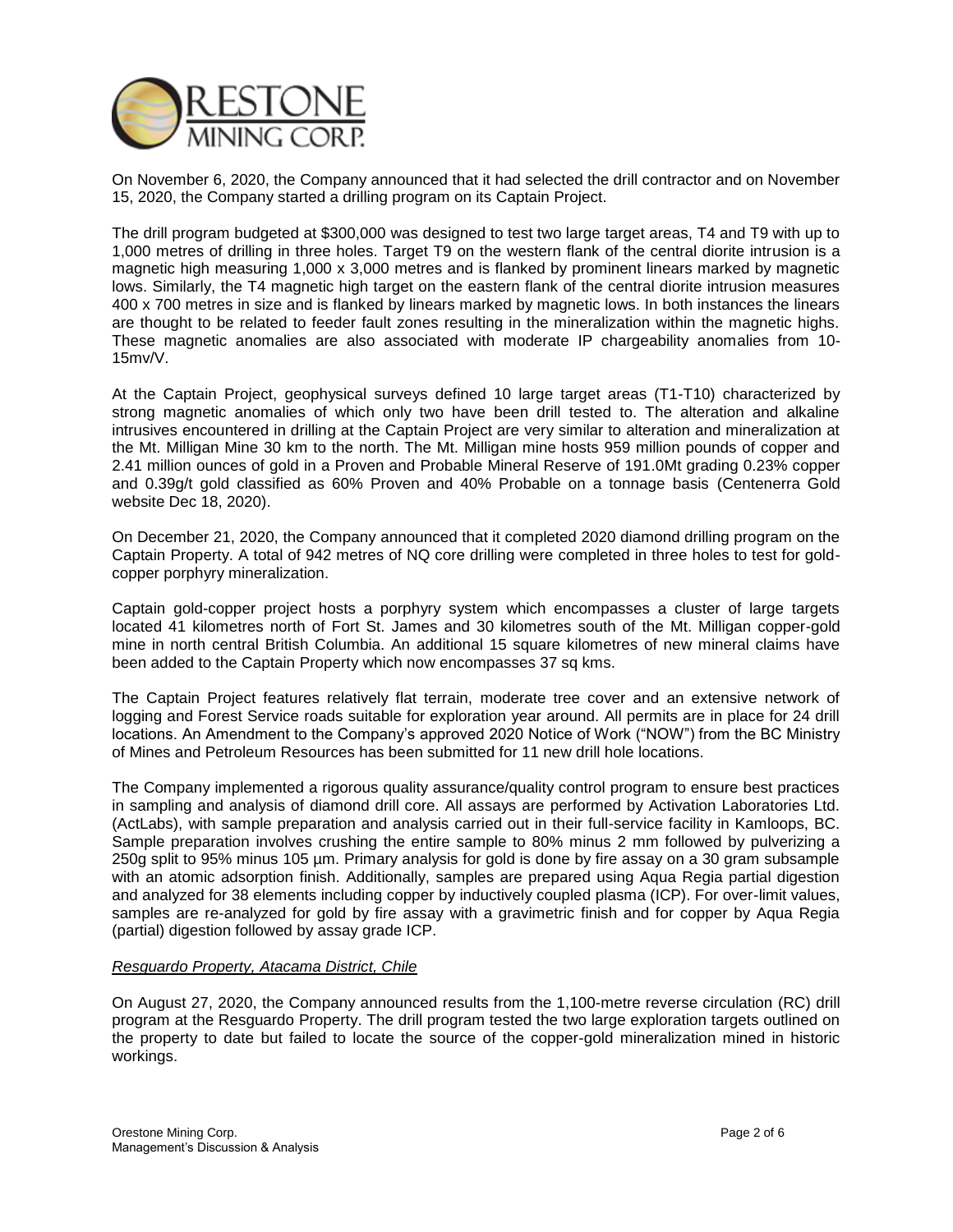

Reverse circulation (RC) drill hole RE-20-01 was drilled to a depth of 400 metres approximately 500 metres southwest of the historic oxide copper mine on the centre of the strongest portion of the IP anomaly on geophysical Section 4. The location is in a talus covered area just to the west of a strong NW trending linear. The hole collared in gray-green andesites interlayered with sedimentary sandstones and tuffs and intruded by diorite bodies. From 60 metres depth, the andesite/sedimentary units are weakly to moderately silicified with trace to 2% fine-grained pyrite that remain open to depth. Additionally, a 10 meter wide zone with 2% magnetite and trace chalcopyrite was intersected from 126 to 136 metres. Assay values were low with 2m to 8m sections running anomalous values of up to 219 ppm copper with one 6m section of magnetite rich andesite grading 0.245% copper.

RC drill hole RE-20-02 drilled to a depth of 400m is located approximately 600 metres SW of hole RE-20- 01 near the western end of the IP chargeability anomaly on geophysical section line 1 within an area of quartz-kaolinite-sericite alteration on a strong NW trending linear. The hole, collared in talus, intersected thick alternating sections of green coloured andesite flows and sedimentary sections of volcanogenic sandstone and dark gray to green coloured fine grained tuffs. The sequences are weakly silicified with trace to 1% fine-grained pyrite. Assay values were low with isolated 2m sections with anomalous values of up to 173 ppm copper.

RC drill hole RE-20-03 was drilled to a total depth of 300m in the SW Zone approximately 80 metres west of IP section line 7 approximately 1,500 metres west of the main Resguardo IP anomaly. Prospecting outlined a large area of strong quartz-sericite stockworks and breccias associated with hydrothermally altered granodiorite intrusive and volcanics with copper oxides and limonite on the surface. Mapping showed the zone to have a length of 700 metres and a width of over 260 metres, remaining open in several directions. Hole RE-20-03 also targeted a moderate chargeability anomaly of up to 9.5 mv/V starting at a depth of 150 to 200 metres with a coincident resistivity anomaly of up to 4500 Ohm\*m. The hole intersected weakly silicified granodiorite with locally 1 to 2% fine grained disseminated pyrite. Assays contained no significant values.

On November 6, 2020, the Company announced that following a review of the results from the recent reverse circulation drilling program, the low copper gold values encountered on the primary target do not justify further work and Orestone would terminate the option to purchase agreement with Sociedad Contractual Minera Resguardo. This resulted in an impairment of \$735,346 in exploration and evaluation assets as of October 31, 2020.

### *Corporate*

During these extraordinary times of travel restrictions, the closing of non-essential businesses and stayat-home orders around the globe due to the COVID-19 viral pandemic, the Company's management team continues to explore its two primary assets, albeit at a more modest pace. The Company continues to encourage its staff and contractors to work from home, where possible, and to practice correct social distancing at the property sites, and is using this time to focus on initiatives that can be achieved efficiently.

## **INTERIM PERIOD FINANCIAL CONDITION**

### *Capital Resources*

During the nine months ended October 31, 2020, the Company issued an aggregate of 444,546 common shares for gross proceeds of \$66,682 pursuant to the exercise of warrants.

During the nine months ended October 31, 2020, 2,086,875 warrants expired unexercised.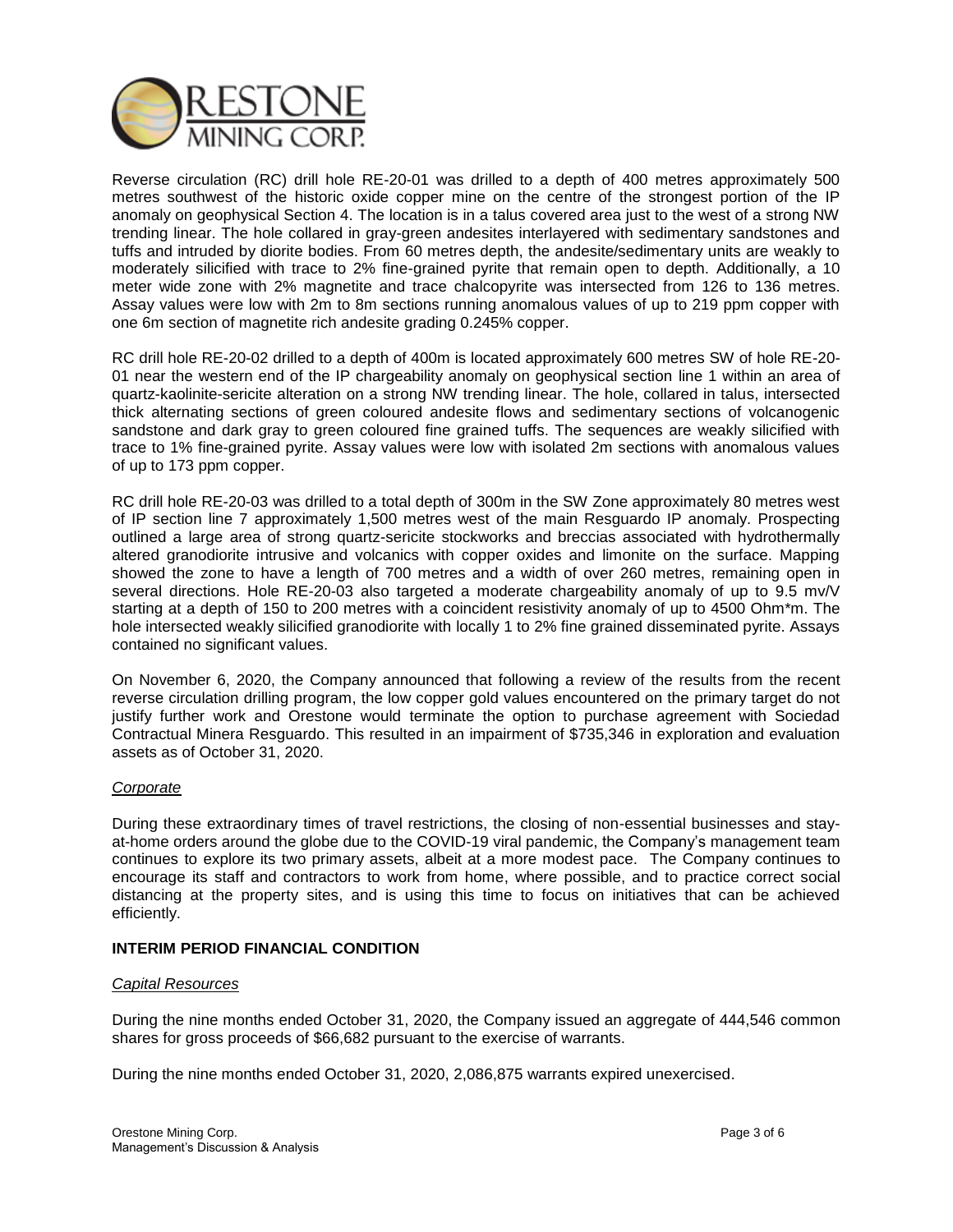

On May 29, 2020, the Company completed a non-brokered private placement issuing 10,625,000 units ("Unit") at a price of \$0.08 per Unit for gross proceeds of \$850,000. Each Unit consisted of one common share of the Company and one common share purchase warrant. Each warrant is exercisable for one common share of the Company at a price of \$0.12 until May 29, 2022. If the closing trading price of the shares on the TSX Venture Exchange (or such other stock exchange on which the shares may be listed) is at or greater than \$0.25 per share for any 20 consecutive trading days at any time commencing after September 29, 2020, the Company may accelerate the expiry date of the warrants by giving notice to the holders thereof and, in such case, the warrants will expire on the earlier of (a) the 10th trading day after the date on which such notice is given by the Company and (b) the original expiry date of the warrants. No finders' fees were paid in connection with the private placement. The Company incurred \$27,012 share issue costs related to this private placement.

On June 8, 2020, the Company granted 1,150,000 stock options to its directors, officers and consultants at an exercise price of \$0.12 for a period of 5 years expiring on June 8, 2025. During the nine months ended October 31, 2020, 10,000 options expired.

The Company is aware of the current conditions in the financial markets and has planned accordingly. The Company's current treasury and the future cash flows from equity issuances and the potential exercise of warrants and options, along with the planned developments within the Company will allow its efforts to continue throughout 2020. If the market conditions prevail or improve, the Company will make adjustments to budgets accordingly.

## *Liquidity*

As at October 31, 2020, the Company had working capital of \$324,656 (January 31, 2020 – \$161,797). As at October 31, 2020, cash totaled \$306,312, an increase of \$146,893 from \$159,419 as at January 31, 2020. The increase was due to (a) net proceeds received from share issuances of \$889,710 and (b) the release of the reclamation bond of \$14,000, while being offset by (c) operating expenses of \$382,613, (d) exploration and evaluation assets expenditures of \$331,823 and (e) an increase in the IVA receivable of \$42,381.

### *Operations*

## **For the three months ended October 31, 2020 compared with the three months ended October 31, 2019:**

The Company recorded a comprehensive loss for the three months ended October 31, 2020 of \$786,833 (loss per share - \$0.02) compared to a comprehensive loss of \$199,801 (loss per share - \$0.01) for the three months ended October 31, 2019. The main reason for the increase in the loss is because of the impairment of exploration and evaluation assets of \$735,346 (2019 - \$Nil).

Excluding the non-cash share-based compensation reversal of (\$51,203) (2019 – non-cash share-based compensation of \$31,883), the expenses amounted to \$103,248 (2019 - \$165,419), a decrease of \$62,171. The change in the expenses was mainly due to increases in: (a) salaries and consulting fees (2020 - \$50,991; 2019 - \$66,392); (b) professional fees (2020 - \$16,944; 2019 - \$24,853); (c) filing expenses (2020 - \$1,255; 2019 - \$8,232) and (d) marketing expenses (2020 - \$4,500; 2019 – \$20,975). All such decreases are because the Company was conserving its cash reserves.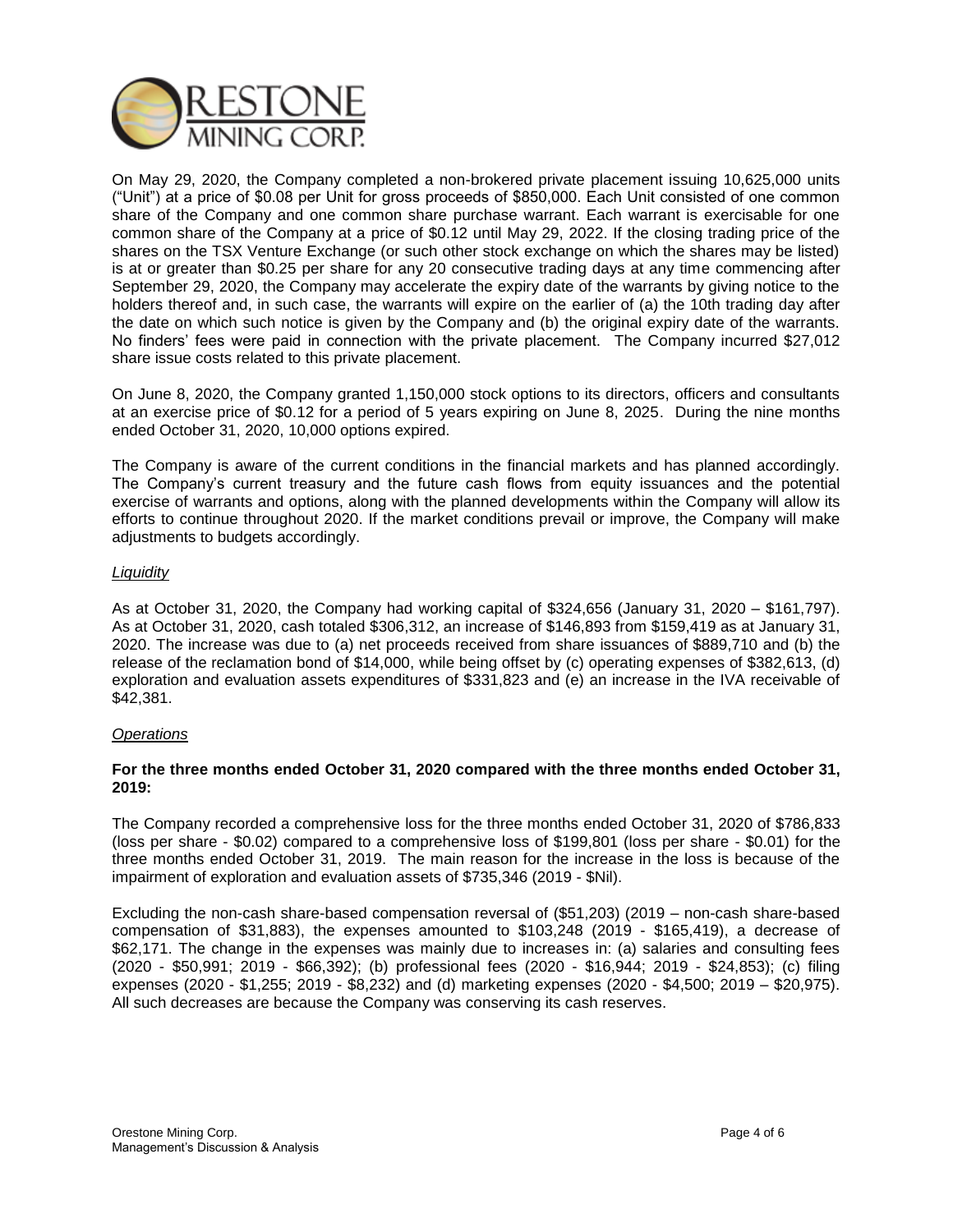

#### **For the nine months ended October 31, 2020 compared with the nine months ended October 31, 2019:**

The Company recorded a comprehensive loss for the nine months ended October 31, 2020 of \$1,246,218 (loss per share - \$0.04) compared to a comprehensive loss of \$477,068 (loss per share - \$0.02) for the nine months ended October 31, 2019. The main reason for the increase in the loss is because of the impairment of exploration and evaluation assets of \$735,346 (2019 - \$Nil).

Excluding the non-cash share-based compensation of \$144,225 (2019 - \$114,390), the expenses amounted to \$361,170 (2019 - \$383,410), a decrease of \$22,240. The change in the expenses was mainly due to decreases in: (a) marketing expenses (2020 - \$10,243; 2019 - \$20,975); (b) investor relations (2020 - \$44,720; 2019 - \$55,283); (c) filing fees (2020 - \$10,568; 2019 - \$21,055) and (d) travel expenses (2020 - \$11,950; 2019 - \$28,413). All such decreases are because the Company was conserving its cash reserves. The decreases were offset by an increase in: (a) salaries and consulting fees (2020 - \$203,023; 2019 - \$154,973).

## **SIGNIFICANT RELATED PARTY TRANSACTIONS**

During the quarter, there was no significant transaction between related parties.

## **COMMITMENTS, EXPECTED OR UNEXPECTED, OR UNCERTAINTIES**

As of the date of the MD&A, the Company has no outstanding commitments.

Other than disclosed in this MD&A – Quarterly Highlights, the Company does not have any commitments, expected or unexpected, or uncertainties. **RISK FACTORS**

In our MD&A filed on SEDAR May 29, 2020 in connection with our annual financial statements (the "Annual MD&A"), we have set out our discussion of the risk factors which we believe are the most significant risks faced by Orestone. An adverse development in any one risk factor or any combination of risk factors could result in material adverse outcomes to the Company's undertakings and to the interests of stakeholders in the Company including its investors. Readers are cautioned to take into account the risk factors to which the Company and its operations are exposed. To the date of this document, there have been no significant changes to the risk factors set out in our Annual MD&A.

### **DISCLOSURE OF OUTSTANDING SHARE DATA**

The authorized share capital of the Company consists of an unlimited number of common shares without par value. The following is a summary of the Company's outstanding share data as at October 31, 2020 and December 22, 2020:

|                                         | Issued and outstanding |                   |
|-----------------------------------------|------------------------|-------------------|
|                                         | October 31, 2020       | December 22, 2020 |
| Common shares outstanding               | 39,247,829             | 39,247,829        |
| Stock options                           | 3,390,000              | 3,390,000         |
| Warrants                                | 20,630,545             | 20,630,545        |
| Fully diluted common shares outstanding | 63,268,374             | 63,268,374        |